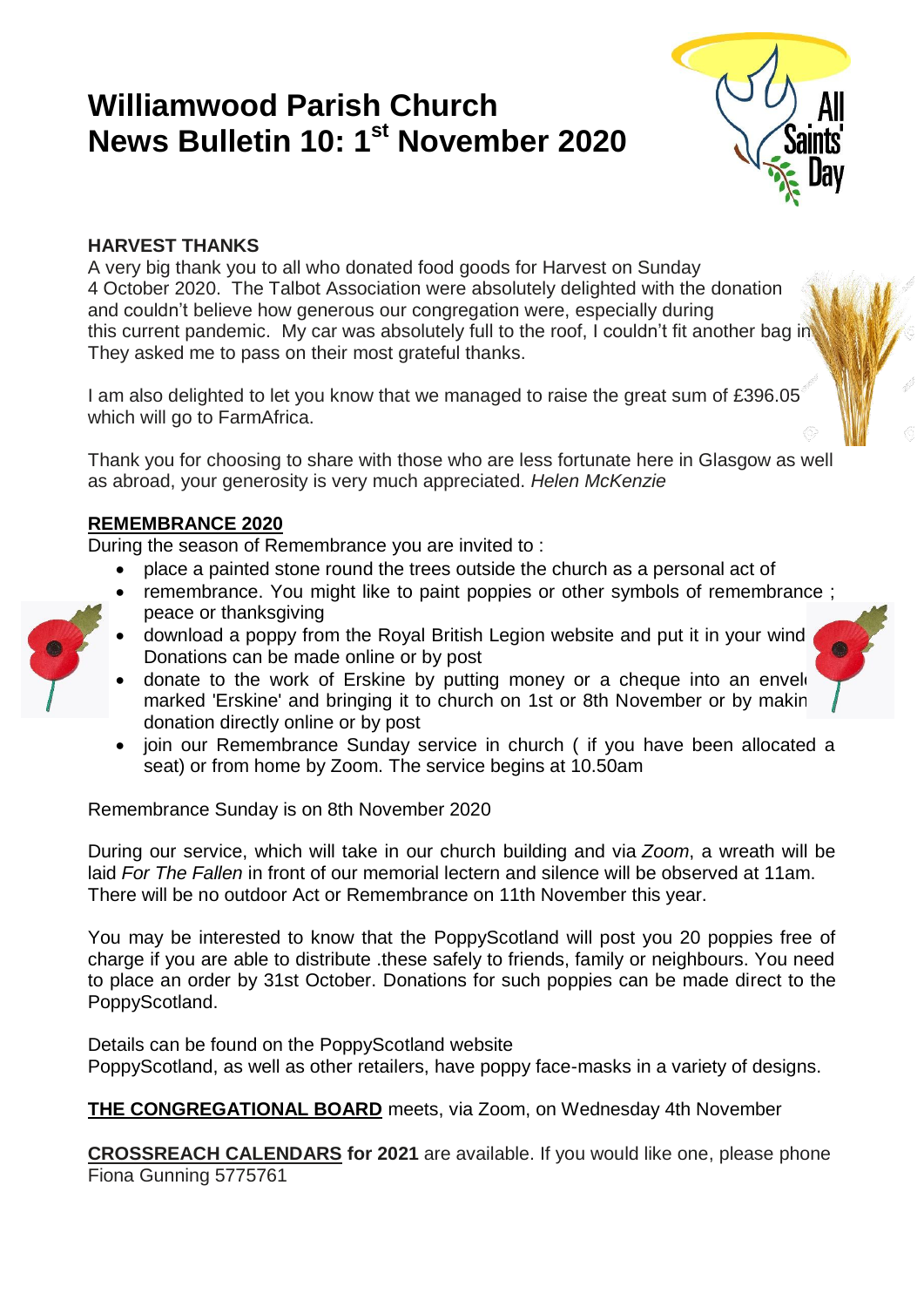**The Brownies** are starting back on Wednesday 28th October with a blended programme of zoom and outdoor meetings in and around the church grounds.

#### **CHRISTMAS**

Christmas is on the horizon but, unfortunately, due to Covid19, we are unable to have our usual Fayre.

Morag Young, however, is very happy to make her lovely mini Christmas cakes for anyone who would like to place an order. (directly to her, please, by phone 571 8836 or email hamishandmorag@hotmail.com Price £6. All money raised will go to church funds. Cakes can be collected from Morag or can be delivered to your home.



# **CHRISTIAN AID**

Clarkston Christian Aid Committee would normally be holding their sponsored swim at this time of year, but due to Covid it is not possible. Instead, Russell Brown and his son Luke (Netherlee) were walking the West Highland Way to raise much needed money for Christian Aid.

*"Update: I am delighted to let you know officially that 13 year old Luke Brown, and pupil of Williamwood High School has successfully completed his sponsored walk of the West Highland Way on behalf of Clarkston & District Christian Aid Committee.*

*With his Dad, fellow committee member Russell Brown, Luke set off from Milngavie at 7am, on Friday 9th October on the 96 mile walk during which the heroic pair encountered much better weather than expected with only some rain during the Loch Lomond section of the walk.*

*Over the 7 nights, Luke and Russell experienced the delights of wild camping on 4 of those nights, the remaining 3 being indoor sites. Fort William was reached by 4pm on Friday 16 October as planned and in time to catch the last train to Glasgow to arrive home at 10pm.*

*The magnificant sum of £1,420 from sponsors was realised with some more to come in. Finally on behalf of the committee I just want to thank Luke and Russell Brown most sincerely for the fantastic effort they have both made for what we all know to be a very worthy cause. Alex Mackie"*

If you would like to give a donation, it's not too late! Please visit [www.justgiving.com/fundraising/whwt](file:///C:/Users/evely_000/Documents/church/Order%20of%20Service/2020/October/www.justgiving.com/fundraising/whwt) or leave a donation with Anne Clark (644 4776) or Ross McGhee (638 4883). They are happy to come and pick up from your home too.

# *DONATIONS and OFFERINGS*

If you wish to make a donation to our church by setting up a Standing Order with your bank you will need the following information Account Name - Williamwood Parish Church Account Number – 20185259 Sort Code - 82-20-00 Bank - Clydesdale Bank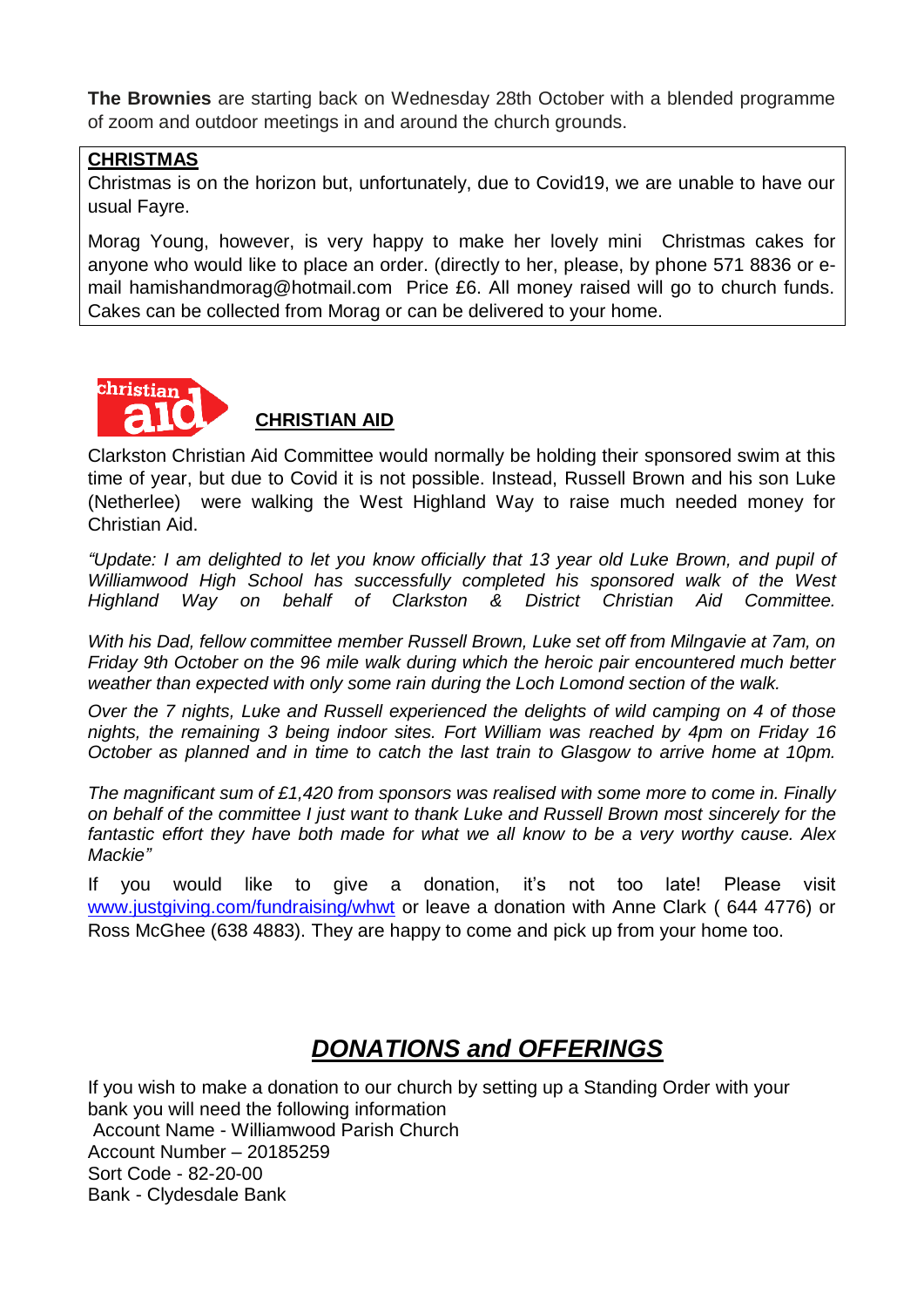#### Reference - please give your name as the reference **LODGING HOUSE MISSION**

Williamwood Parish Church continues to support LHM by donating foodstuff and toiletries. Jim Purvis is happy to have donations dropped off at 86 Hillview Drive any Friday, or to collect from donors, then to take them to LHM where they are most gratefully received. Your continued support is greatly valued.

You may be aware that Dr Martin Fair, the current Moderator, agreed to preach at the annual Homeless Service. For obvious reasons both the service and the visit have been postponed.

However, Dr Fair did offer to prepare a video message and this can be accessed at: [https://we.tl/t-Ys9Toh68jtT](https://we.tl/t-Ys9Toh68jt)he video lasts approximately 13.5 minutes. Dr Fair has agreed to visit LHM on 11<sup>th</sup> April 2021 but this will of course, be subject to health and safety considerations.

#### **LHM Christmas Cards**

If you would like to support the LHM by purchasing some of their Christmas cards, the easiest way is to look at their website via this link, [www.charitycardsonline.com/lhm](http://www.charitycardsonline.com/lhm), send ( jedpurvis [86@yahoo.com\)](mailto:86@yahoo.com) or phone (620 3529) your order to Jim Purvis and he will arrange uplift and delivery of same.



Jim delivering donations to LHM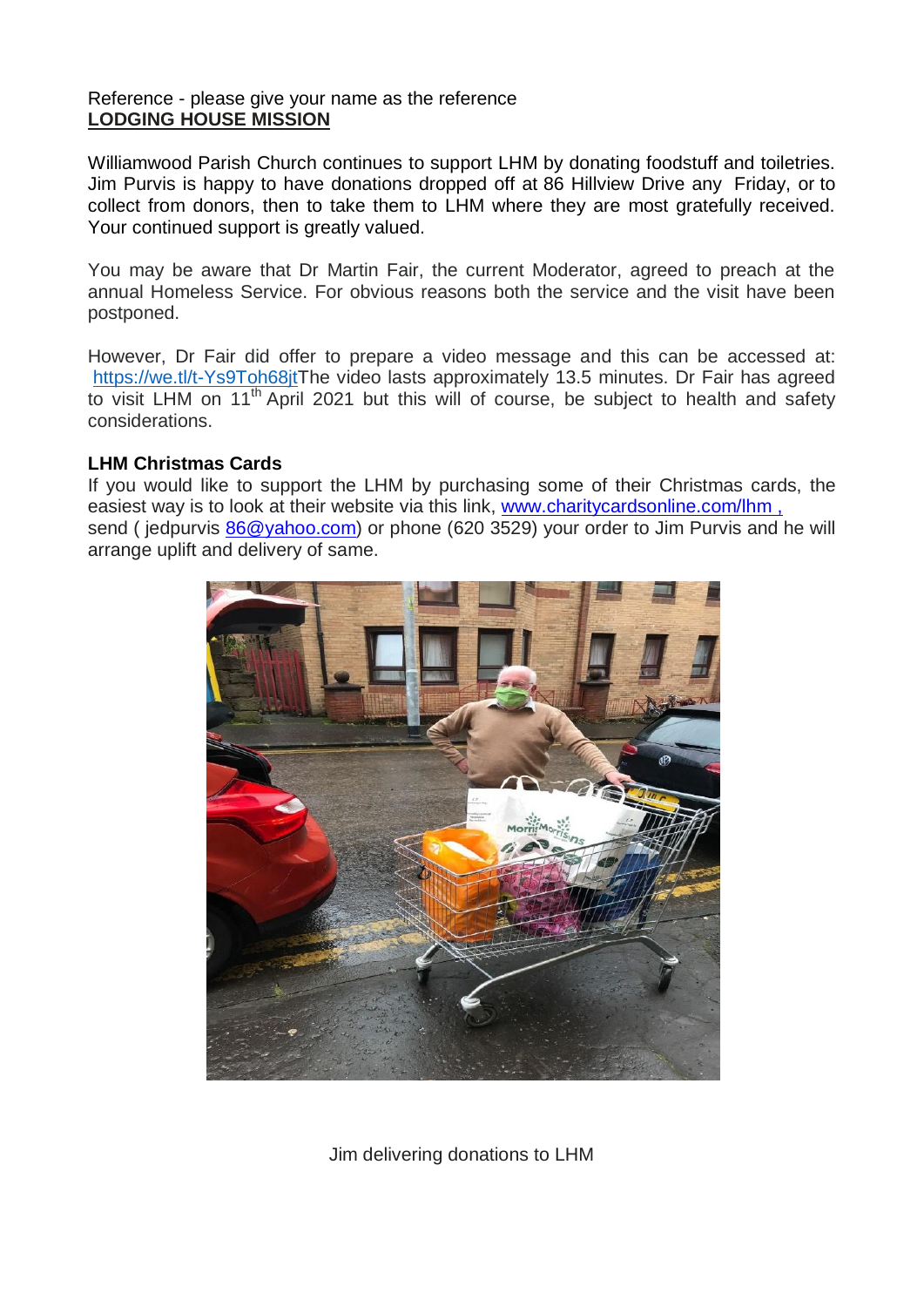**Opportunities for service through the Standing Committees and Agencies of the Church**

#### **All submissions need to be with us by Monday 30 November 2020. Due to the process involved, late submissions will not be considered.**

Every year, opportunities arise for people from congregations of the Church of Scotland to engage in service through involvement on the Standing Committees (agencies of the "Unincorporated Entities") of the Church. Being involved is an excellent way to get to know the Church better and a real opportunity for Christian service and witness. It is demanding yet rewarding work and I am writing to seek your active support in the process of finding the right people for the right jobs.

As set out in Reg 1 2013 [Nomination](https://www.churchofscotland.org.uk/__data/assets/pdf_file/0008/66788/2013-Reg-01-amended-to-May-2020.pdf) of the Moderator of the General Assembly (as amended 2020), this year nominations are sought for the Committee to Nominate the Moderator. Please note, only ministers, deacons and elders may serve on this committee.

Details of the nomination process and a copy of the nomination form can be found on the [Nomination](https://www.churchofscotland.org.uk/about-us/councils-committees-and-departments/committees/nomination-committee) Committee pages of the Church of Scotland website. Completed nomination forms should be sent by email to [nominations@churchofscotland.org.uk.](mailto:nominations@churchofscotland.org.uk) **All submissions need to be with us by Monday 30 November 2020.**

The Nomination Committee will meet in January to consider the submitted forms. Those selected at this stage will be contacted following the meeting to seek permission for their name to go forward to the General Assembly for final approval.

Nominees do require to be a member of the Church of Scotland. Self-nomination is welcomed provided that the nomination is supported by a third party as listed on the form. All nominations will be considered carefully and treated confidentially.

Please think carefully about approaching people whose skills and experience will be of particular use to a given area of work and encourage them to allow their names to be submitted. We are very keen to ensure a broad representation, but we depend on people in congregations and presbyteries to help us identify who might be suitable. Your help in this process is essential and warmly welcomed.

Inevitably, not all proposed nominees will be asked to serve, though it is possible that they may be approached in connection with a different agency. It would be helpful if you could explain this to those whom you nominate.

Any queries on the nomination process should be emailed to [nominations@churchofscotland.org.uk.](mailto:nominations@churchofscotland.org.uk)

The Assembly Trustees hold responsibility for a separate process for the appointment of Assembly Trustees. Assembly Trustees shall consult with the Nomination Committee as to any comments which the Committee wish to make on recommendations for appointment. Any appointment shall be made by the Assembly Trustees, subject to approval by the General Assembly.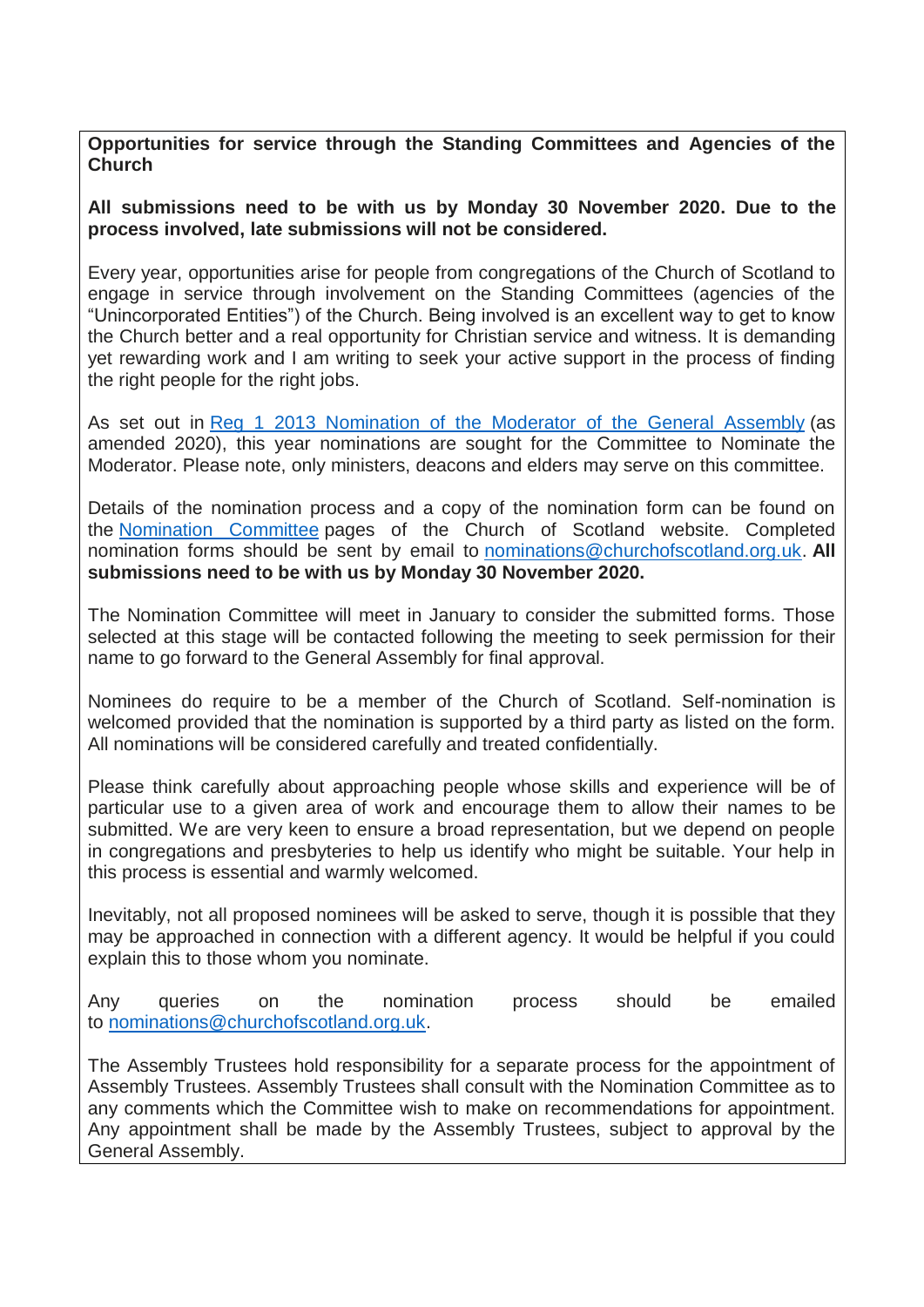#### **Children's & Youth Workers' Zoominar**

Following the success of the last Zoominar for children leaders and youth workers, the Presbytery of Lanark is organising a second zoominar. This will be held on **Wednesday 4 th November from 7pm – 9pm.**

With contributions from Lucy Moore, Messy Church Founder & Team Leader, Tim Frew, CEO of Youth Link Scotland and representatives of the Church of Scotland Covid Group. E-mail [zoom@lanarkgreyfriars.com](mailto:zoom@lanarkgreyfriars.com) for access details.

The Zoominar is open to all children's workers and youth leaders, both volunteers and paid workers. Although it is organised by the Presbytery of Lanark it is an event open to any workers or volunteers from congregations across the country.

The link for joining the meeting is [https://us02web.zoom.us/j/83439672189?pwd=amNPby9jK3hwT2creWZJK2U4cWJNUT](https://us02web.zoom.us/j/83439672189?pwd=amNPby9jK3hwT2creWZJK2U4cWJNUT09) [09.](https://us02web.zoom.us/j/83439672189?pwd=amNPby9jK3hwT2creWZJK2U4cWJNUT09) The meeting ID is 834 3967 2189 and the passcode is 455435.

# **MEMORIES (circa 1954 or thereabouts!)**



A prize for anyone who can name correctly all the Lifeboys in the photo! (You can enlarge the photo by clicking on it and dragging a corner out.)